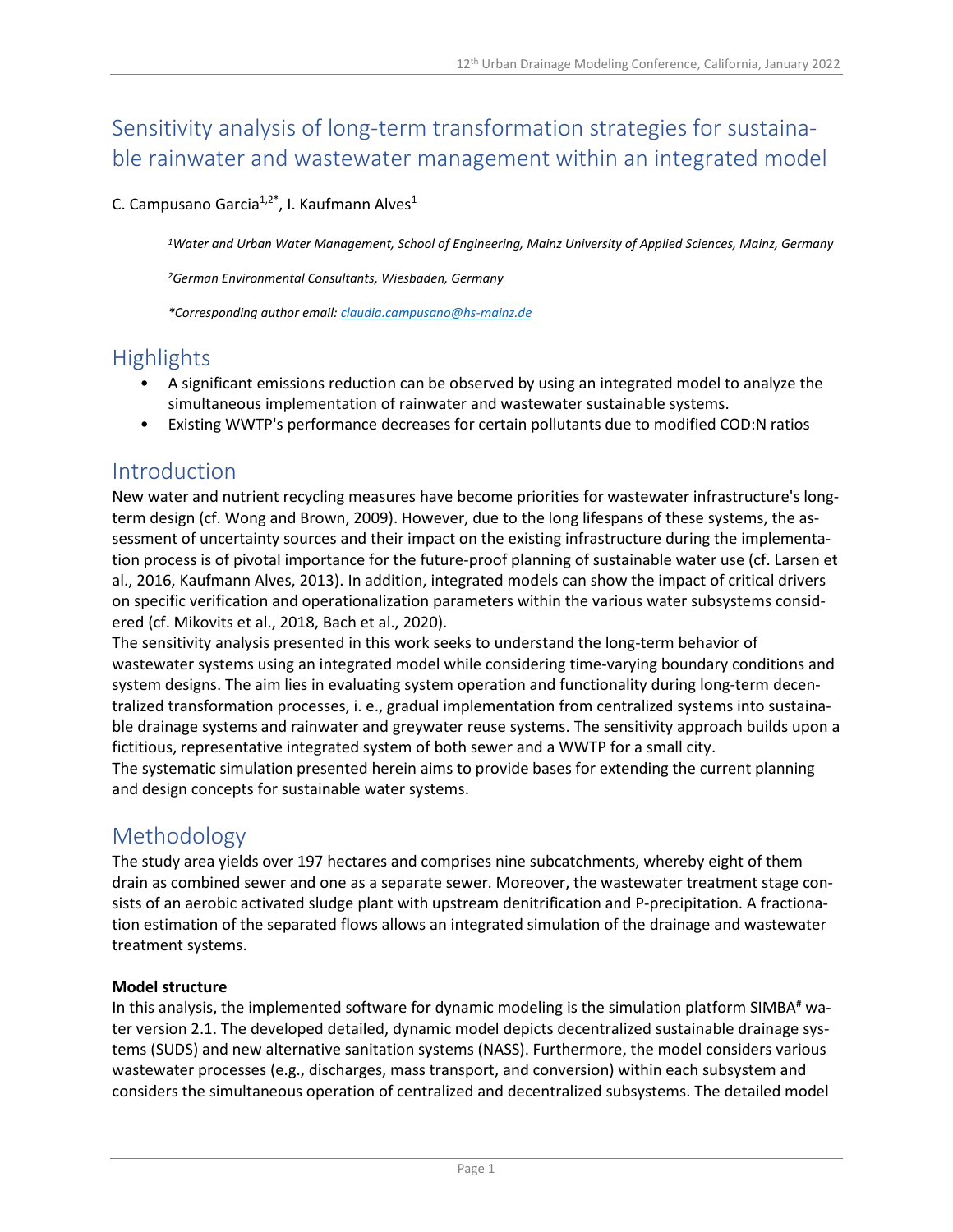does not currently allow any dynamic changes within the pre-defined system design during the simulation runs.

A three fraction model, i. e., chemical oxygen demand (COD), total Kjeldahl nitrogen (TKN), and total phosphorus (TP), describes wastewater at the source. Furthermore, the ASM3 Bio-P, including the SIMBA# components for the description of phosphorus precipitation and XMI-fraction, is the selected dynamic modeling method for assessing biochemical degradation processes within the study. Further, implementing decentralized SUDS and NASS occurs according to the presented methodology in Campusano Garcia and Kaufmann Alves, 2019. However, the assumed COD fractionation for the partial flows within this study corresponds to the values shown in Table 1.

| Fraction              |                                                              | Stormwater <sup>1</sup>                          | Wastewater <sup>2</sup> | Blackwater <sup>3</sup> | Greywater <sup>3</sup> |
|-----------------------|--------------------------------------------------------------|--------------------------------------------------|-------------------------|-------------------------|------------------------|
|                       |                                                              | Total COD share in the respective streamflow [%] |                         |                         |                        |
| $f_{SI}$              | Fraction of soluble, inert fraction: SI to COD               | 14                                               | 2.5                     | 4.5                     | 0.35                   |
| $f_{SS}$              | Fraction of soluble, biodegradable fraction: SS<br>to COD    | 5                                                | 15.4                    | 4.8                     | 27                     |
| $f_{XI}$              | Fraction of non-volatile TSS (FSS): XI to COD                | 76                                               | 20.3                    | 21                      | 20                     |
| $f_{\text{XS}}$       | Fraction of biodegradable particulate COD: XS<br>to COD      | 4                                                | 46.7                    | 55                      | 38                     |
| $f_{XBH}$             | Fraction of biomass from COD: XBH to COD                     |                                                  | 15.1                    | 14.7                    | 14.65                  |
| <b>VSS</b>            | Volatile suspended solids                                    | 81                                               | 82                      | 91                      | 72.7                   |
| aXtsscop              | Fraction TSS to COD                                          | 79                                               | 58.7                    | 63.2                    | 53.7                   |
| aBH <sub>CODbio</sub> | Fraction of biomass from biodegradable<br>COD: XBH to CODbio | 10                                               | 19.5                    | 19.7                    | 18.4                   |

**Table 1.** Implemented COD fractionation according to streamflow type

<sup>1</sup> Assumed values derived from literature values presented in DWA, 2012; <sup>2</sup> According to HSG (cf. Ahnert et al., 2015) and implemented in SIMBA#; <sup>3</sup> Assumed values derived from literature values presented in Tolksdorf et al., 2018

#### **Sensitivity approach for the long-term simulation of adaptation strategies**

The sensitivity approach builds upon three strategies concerning the adaptation pace of the measures' implementation: speedy and early adaptation (SEa), (ii) balanced adaptation (Ba), and (iii) speedy and late adaptation (SLa). The timeline for the adaptation pace spreads out over five decades. A simulation is carried out for one year long within each decade. Figure 1 shows the measure's implementation degree as a function of the system transformation time step - i.e., target adaptation system (TAS).



**Figure 1.** Adaptation pace strategies for the measure' implementation

# Results and discussion

The decentralized SUDS implemented for both variants at a balanced pace comprise roof greening, desealing, and swale infiltration. Furthermore, these measures entail a complete disconnection of the stormwater flow from the combined sewer system.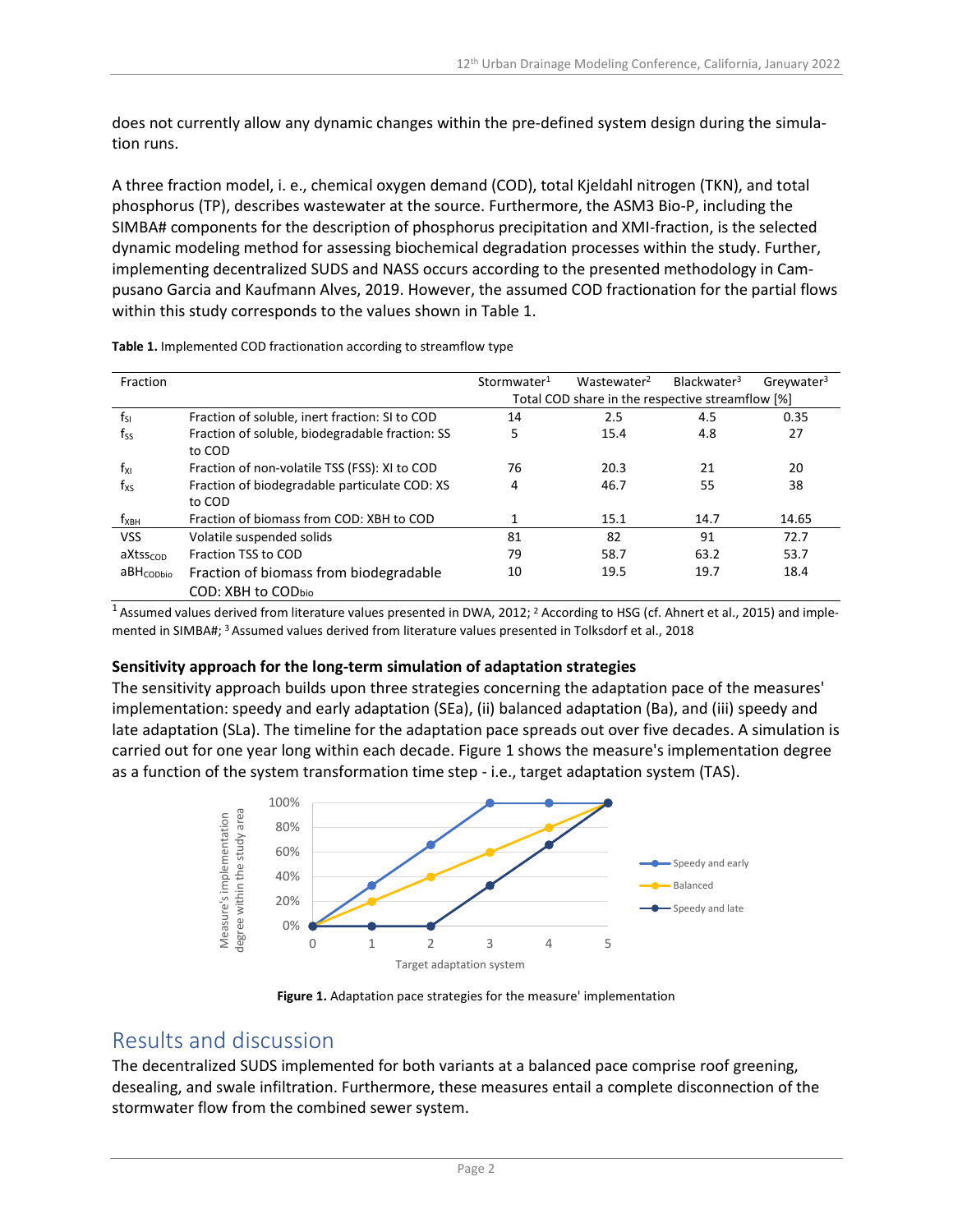Variants 1 and 2 are herein compared for a balanced implementation of the water reuse measures. In particular, variant 1 comprises the implementation measure of rainwater reuse. Both variants use the reused service water for toilet flushing, while the residual stormwater is assumed to infiltrate. Conversely, variant 2 incorporates greywater tanks with overflow function back into the sewer. Figure 2 shows long-term balance results of the pollutant mass transport into the water body.<br>  $\frac{50,000}{50,000}$ .



**Figure 2.** Pollutant mass balance of the CSO emissions and total emissions (CSO + WWTP effluent) as COD load per year (left) and as TSS load per year (right).

Both figures show the significant impact of the sustainable drainage measures on the total emissions into the water body in the first step of the target adaptation system. The implementation of the fourth target adaptation system eliminates any CSO, so the water body receives during the last decades only the emissions from the WWTP effluent.

Furthermore, figure 3 presents the contributing nitrate load from the WWTP effluent. Variant 2 shows that WWTP discharges even more nitrate compounds than the baseline. The increased nitrate elimination results from the modified COD:N ratio (only 25% of the greywater reaches the WWTP inflow).



**Figure 3.** Pollutant mass balance of the nitrate load per year from the WWTP effluent.

# Conclusions and future work

The resulting total stormwater runoff decrease through sustainable drainage systems significantly reduces pollutant emissions into the water body. Moreover, the decreasing performance of centralized WWTPs when treating dry weather flow with modified COD:N ratios requires the adaptation of wastewater management systems, e. g., by implementing decentralized sanitation systems. Finally, implementing an optimization routine within the dynamic model is the next step to round up this integrated sustainable rainwater and wastewater management assessment. In doing so, the integrated analysis could also determine the optimal dimensioning of the infrastructures under changing boundary conditions.

# References

Ahnert M., Alex J., Dürrenmatt D. J., Langergraber G., Hobus I., Schmuck S., and Spering V. (2015). Dynamic simulation as part of a wastewater treatment plant design according to DWA-A 131. In: KA-Korrespondenz Abwasser, Abfall 62(7), 615-624.